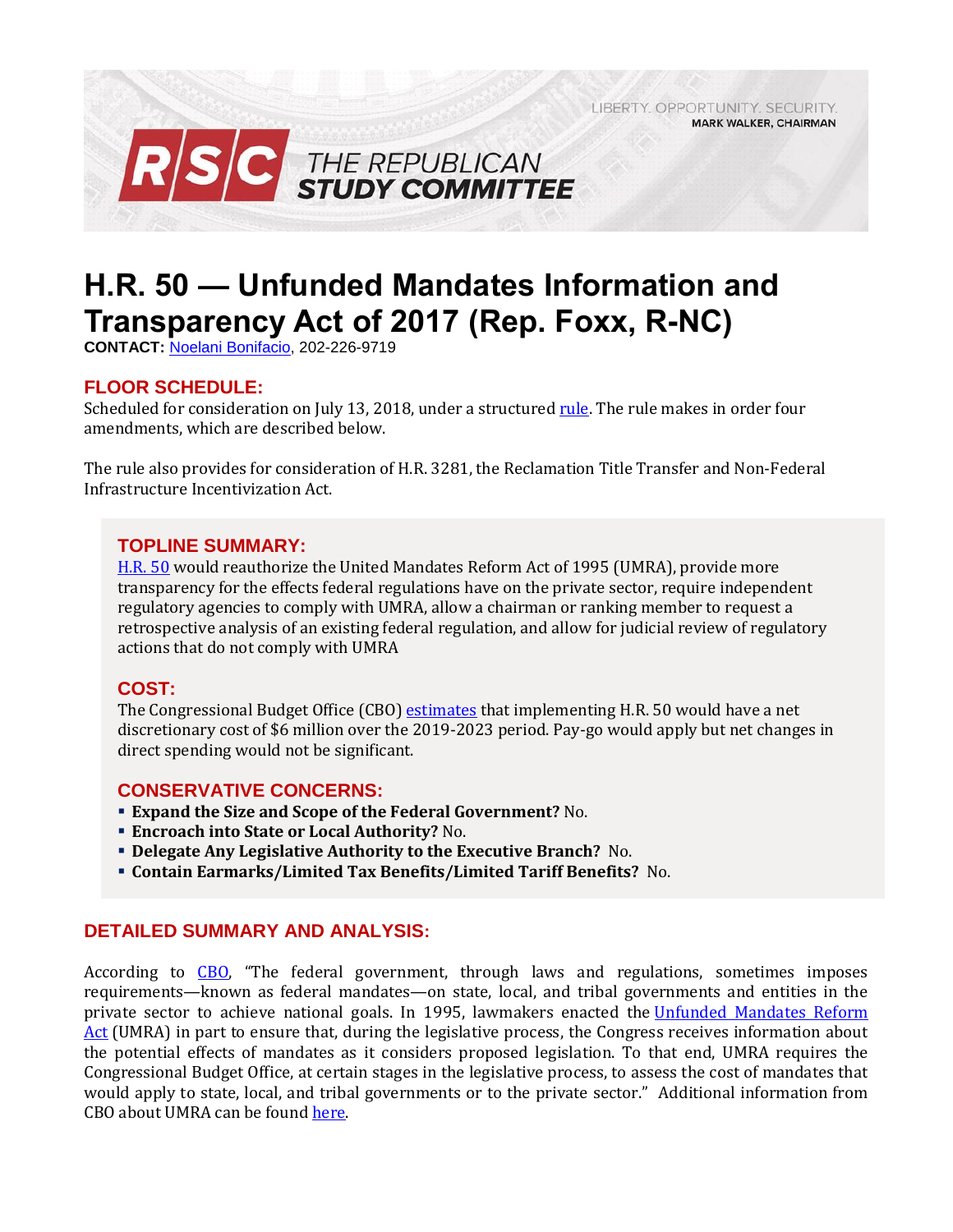H.R. 50 would require the director of the Congressional Budget Office (CBO) to conduct an assessment comparing a bill's authorized level of funding to the prospective costs of carrying out changes to a condition of federal assistance being imposed on state or local governments, at the chairman or ranking member's request.

The bill would amend the definition of direct cost, codified under [2 U.S.C. 658,](http://uscode.house.gov/view.xhtml?req=(title:2%20section:658%20edition:prelim)%20OR%20(granuleid:USC-prelim-title2-section658)&f=treesort&edition=prelim&num=0&jumpTo=true) as it applies to federal private sector mandates. Current law only includes the amount the private sector would be required to spend. The bill would expand this definition to include a loss in profits, and include costs passed on to the consumer, taking behavioral changes into account. The bill would also expand the definition of agency to include independent regulatory agencies, except for the Board of Governors of the Federal Reserve System, the Federal Open Market Committee or the Consumer Financial Protection Bureau.

The bill would transfer the Unfunded Mandates Reform Act (UMRA) responsibilities from the Office of Management and Budget to the Office of Information and Regulatory Affairs (OIRA).

The bill would add a point of order to private sector mandates unless budgetary expenses are allocated.

The bill would require each agency to assess the effects of federal regulations on state and local governments, and the private sector according to the following principles: (1) each agency must identify the problem that is being addressed and its significance; (2) each agency must examine if existing regulations have created or contributed to the problem and whether or not those regulations should be modified; (3) each agency must identify alternatives to direct regulation; (4) if the agency determines regulation is the best method, the regulation must be designed in the most cost effective manner; (5) each agency must assess the costs and benefits of the regulation and only adopt regulations in which the benefits justify the costs; (6) each agency must base its decisions on the best reasonably obtainable scientific information related to the regulation; (7) each agency must identify alternative forms of regulations and must specify performance objectives; (8) each agency must avoid regulations that are inconsistent or duplicative of the agency's own regulations or regulations from other agencies ; (9) each agency must tailor regulations to minimize the cumulative impact of the cost of regulations; and, (10) each agency must draft regulations in simple, easy to understand language.

If a proposed or final rule may result in an annual effect exceeding \$1 million in any one-year period, the bill would require agencies to prepare a written statement that contains: (1) the text of the draft proposed or final rule with a detailed description of the need for the rule; (2) an assessment of the potential costs and benefits; (3) a qualitative and quantitative assessment of benefits; (4) a quantitative and qualitative assessment of costs; (5) estimates of future compliance costs and disproportionate budgetary effects; (6) a detailed description of the agency's consultations with the private sector and elected representatives; and, (7) an assessment of the effects on property owners. According to the committee [report,](https://www.congress.gov/115/crpt/hrpt798/CRPT-115hrpt798-pt1.pdf) under current law agencies were circumventing the requirement to provide an analysis by not submitting a notice of proposed rulemaking. The GAO has [estimated](https://www.gao.gov/assets/660/651052.pdf) that agencies did not submit a notice of proposed rulemaking for 35 percent of major regulations enacted between 2003 and 2010. The bill would close this loophole.

The bill would require agencies to allow the private sector to provide input in the development of regulatory proposals containing significant federal mandates. The bill would codify the following guidelines: (1) consultations must take place as early as possible and be integrated through the process; (2) agencies must consult with a wide variety of state and local governments and the private sector; (3) agencies must estimate costs and benefits to assist with the consultations; (4) agencies must seek the views of state and local government and the private sector on costs, benefits, and risks, and solicit alternative methods of compliance and potential flexibilities; (5) consultations must address the cumulative impact of entities on affected agencies; and, (6) agencies may accept electronic submissions, but may not use those comments as the sole method of satisfying these guidelines.

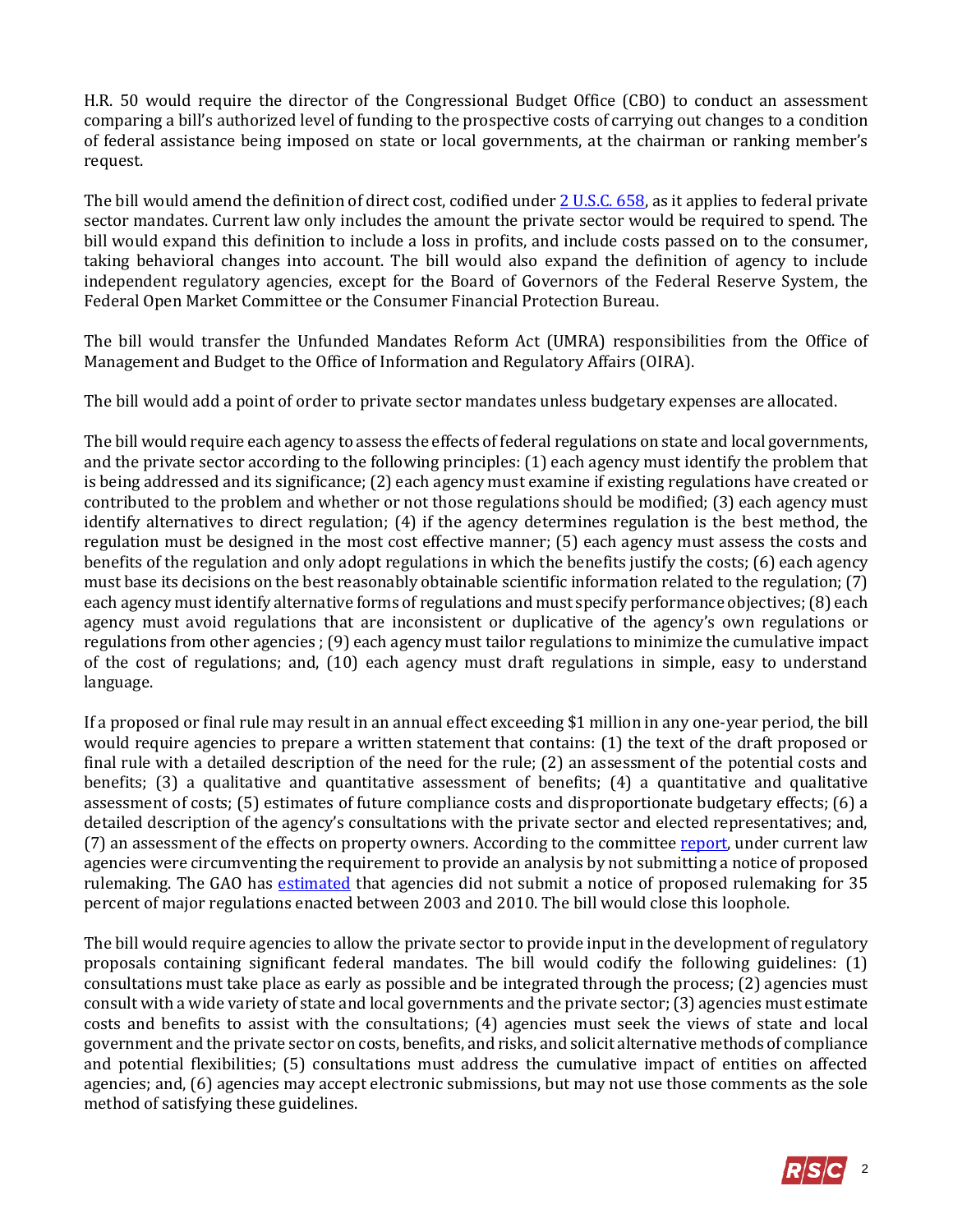The bill would require OIRA to determine if an agency's regulation necessitates a written statement under this section. If an agency is not in compliance, OIRA must notify the agency and request compliance before the regulation is finalized. The bill would require OIRA to submit an annual report to congress detailing each agency's compliance, including activities taken to improve compliance.

The bill would require agencies to complete a retrospective analysis of a federal regulation, at the request of the chairman or ranking member. The analysis must include a report to Congress and the GAO that contains a copy of the regulation, the continued need for the regulation, the nature of comments or complains in respect to the regulation, the extent to which the regulation conflicts or is duplicative with federal, state or local regulations, the degree to which changes have occurred in the regulated area, an analysis of the retrospective costs and benefits of the regulation, and a description of history of litigation.

The bill would extend judicial review to determine an agency's choice of least costly, most cost-effective, or least burdensome alternative to a regulation. The bill would also allow a court to stay, enjoin, or invalidate rules if the agency has not completed the required UMRA analysis.

The bill would reauthorize the United Mandates Reform Act of 1995 and authorize \$1.5 million to be appropriated for each fiscal year beginning in 2018, through 2024.

The report accompanying H.R. 50 (H. Rept. 115-798) can be foun[d here.](https://www.congress.gov/115/crpt/hrpt798/CRPT-115hrpt798-pt1.pdf)

### **AMENDMNETS MADE IN ORDER:**

- 1. [Watson Coleman](https://amendments-rules.house.gov/amendments/WATSNJ_087_xml7318101037103773181050505050.pdf) (D-NJ) The amendment would strike section five of the underlying bill, which requires would subject independent regulatory agencies, except for the Board of Governors of the Federal Reserve System, the Federal Open Market Committee or the Consumer Financial Protection Bureau, to UMRA.
- 2. [Raskin \(D-MD\)](https://amendments-rules.house.gov/amendments/RASKIN_063_xml%20(revised)710181352235223.pdf) The amendment would require private sector consultation records and private sector comments, in regards to a significant federal mandate, to be posted on the agency's website within five days.
- 3. [Vargas \(D-CA\)](https://amendments-rules.house.gov/amendments/VARGAS_035_xml79180936453645.pdf) The amendment would strike section eleven of the underlying bill, which would require OIRA to determine if an agency's regulation necessitates a written statement.
- 4. [Connolly \(D-VA\)](https://amendments-rules.house.gov/amendments/CONNOL_087_xml79181730133013.pdf) The amendment would sunset UMRA and Congressional Budget Act if the real gross domestic product fails to increase at an average of at least 5 percent for the first 4 calendar quarters after enactment.

*Some conservatives may be concerned this amendment could result in a full repeal of the process that allows Congress to establish a budget and spending levels, without providing a replacement. Some conservatives may also be concerned this would result in reduced transparency in regards to fiscal spending.*

#### **COMMITTEE ACTION:**

H.R. 50 was introduced on January 3, 2017, and referred to the Committee on Oversight and Government Reform. The committee held a mark-up on March 15, 2018, and the bill was reported by a vote of 20-10.

#### **ADMINISTRATION POSITION:**

A Statement of Administration Policy is not available.

## **CONSTITUTIONAL AUTHORITY:**